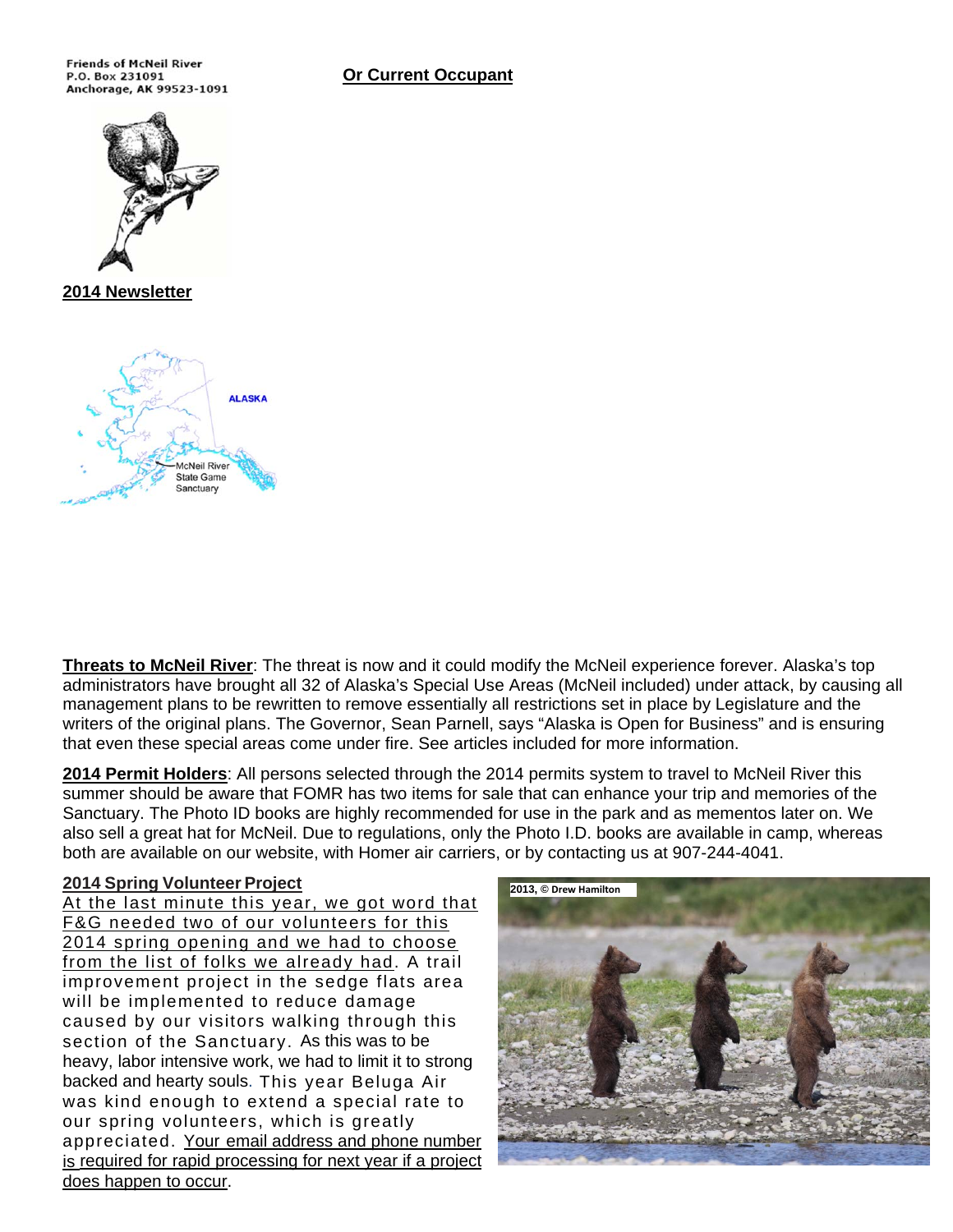#### **Friends of McNeil River POB 231091, Anchorage, AK 99523-1091 KEEP ME ON YOUR MAILING LIST!**

|                                                                                                    | Phone email<br>(emails area very important to reduce our printing costs): Note: We do not share or sell our email membership list!                                                                                                                                                                                                       |  |  |
|----------------------------------------------------------------------------------------------------|------------------------------------------------------------------------------------------------------------------------------------------------------------------------------------------------------------------------------------------------------------------------------------------------------------------------------------------|--|--|
| $\left(\Box\right)$ Other<br><b>Photo ID Donation</b> $(\square)$ \$29 3 <sup>rd</sup> Ed, ID book | <b>Membership</b> $\Box$ \$35 Family $\Box$ \$50 Donor $\Box$ \$100 Paw Patron $\Box$ \$250 Generous Griz<br>$\left(\Box\right)$ \$5 mail $\left(\Box\right)$ \$20 air $\left(\Box\right)$ add'l donation<br>McNeil River "got bears?" hats: $(a)$ \$20 FOMR Hat-Color___ () \$3.00 mail<br>$(\Box)$ \$25 FOMR Weatherguard Hat-Color___ |  |  |
|                                                                                                    |                                                                                                                                                                                                                                                                                                                                          |  |  |
|                                                                                                    |                                                                                                                                                                                                                                                                                                                                          |  |  |
| () Yes, I want to be a Volunteer!                                                                  |                                                                                                                                                                                                                                                                                                                                          |  |  |

( ) We are taking names for next spring's potential volunteer opening (2015).

( ) Administrative help ( ) Board Member Applicant

### **You can also visit our website at www.mcneilbears.org and use our PayPal credit card option for memberships or purchases!**

Checks and money orders are certainly appreciated, but must be issued by a U.S. bank. If this isn't possible, please use a credit card. The postal service frowns on mailing cash, but we've been known to take that too.

With today's economy and to cut down on printing costs, we really need everyone's email address. We do not share nor sell our membership list to any other parties.

If you move or change your email address, please drop us a note of the change so we can keep you informed on McNeil issues!

Friends of McNeil River (FOMR) is a 501c(3) tax-deductible nonprofit corporation EIN #92-0149711, dedicated to ensuring the protection of the McNeil River Bears and their associated habitat.

For Alaskans eligible for receiving the Permanent Fund Dividend, please consider giving a portion, up to all of it, to FOMR, through the Lovalaska: Pick.Click.Give Project when you file on-line this year and next. This can be done anonymously, or let us know who you are & we'll send you a tax deductible receipt around the end of the year!



**Air Carriers**: Our volunteers have typically flown from Homer with one of these two flight services:

o Beluga Air,LLC, 3409 Lambert Loop, Homer @ (907) 235-8256 Northwind Aviation, 1170 Lake Shore Dr., Homer @ (907) 235-7482

(others fly there too)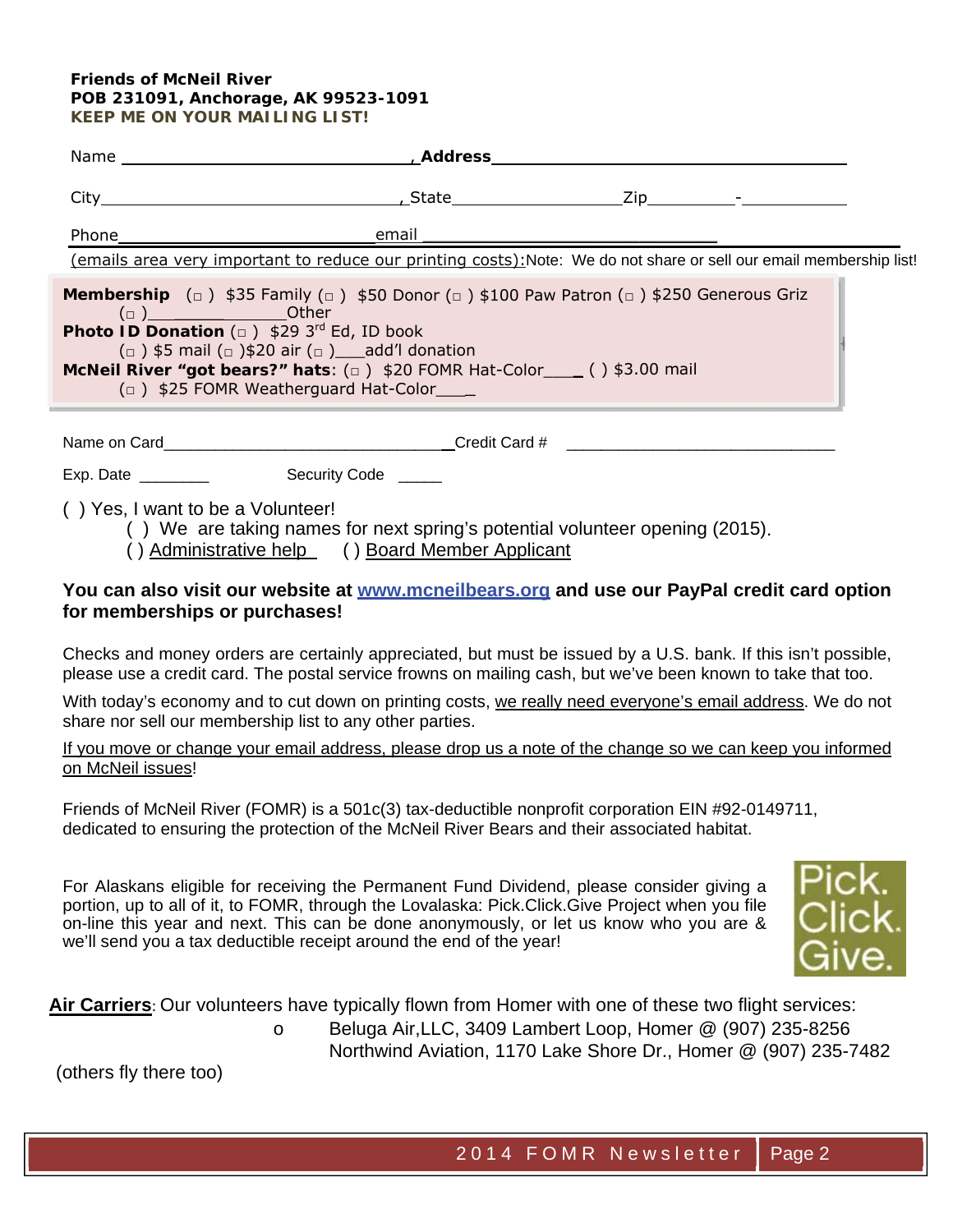### **FOMR President 2014 Report by Mike Adams:**

- **EX** FOMR has had a busy year in 2013 and getting a good start here in 2014. We had a good turn‐out for our April, 2014 annual meeting at Wilda Marston Theatre in the Loussac Library in Anchorage, Alaska. Tom Griffin, and Drew Hamilton made great presentations on the 2013 season and differing dominance styles of many of the more prevalent bears in the McNeil River State Game Sanctuary.
- **E** Late in the 2013 season, we got word from returning permit holders and staff that large numbers of bears had again been seen at the falls on several different occasions. It was a good summer all around! See Tom's article below.



箋 Both years of the Refuges Friends groups "Art for Alaska Parks - Refuge Choice Award", put on by the Alaska Artist Guild, have been well received. See

http://artforalaskaparks.com/page4/refuges.html for more information. This was a two-year seed project to see if there's interest within the non-photographic artist's community with a monetary award for art created within and about the state's refuges, with McNeil River Sanctuary and Refuge being included therein. The original competition is for Art in Alaska Parks with a

separate monetary award. Unfortunately, we've been informed that the Refuge award will not be continued, although the competition for other categories will continue. The Palmer Hay Flats group had volunteered for both of the start‐ up years to judge and award the winning individuals' artwork.

Late last year, we became informed that the governor of Alaska, Sean Parnell, has requested that the state staff rewrite all management plans of the 32 state sanctuaries, refuges, critical habitat areas and ranges under Administrative Order 266. This is said to be helpful in simplifying the administration of these areas and to make it easier to review permitting in and around the areas. This has come as quite a surprise to all interested parties, as it is

being done behind closed doors and without involvement of publicly oriented, educationally supportive and active groups like FOMR. See the articles later in this newsletter for more information.

**M** We are now one of the proud sponsors of a very promising McNeil River video presentation which is being shown in the Anchorage UAA Planetarium's" in ‐the‐ round theater". The program has been developed by UAA Travis A, Rector, PhD, and videographer Jonathan VanBallenberger (Open Lens Productions). This is the first film ever made for this type of theater of this type of portrayal of wildlife. Tom Griffin, ADF&G, and other Sanctuary staffers assisted with the technical aspects of the film regarding bear activities. It has been well received and frequently the ADF&G McNeil staffers have been available to do short presentations after the film is shown. Larry Aumiller was kind enough to allow the title of his book to be used for the film title. Each showing has been sold out shortly after dates and times are announced. We hope that you get a chance to view it when you are in town, and that eventually it will be able to be seen in similar theaters around the world. Starting in May it will be available to be seen in the Anchorage Museum Planetarium. The film has already been seen in Denver, and has been accepted to be shown in Germany and China. Talk it up and maybe it can be licensed to be







shown in a Planetarium near you! A flat screen version is being developed but needs funding. If interested, see Jonathan's funding campaign site at https://www.indiegogo.com/projects/river-of-bears.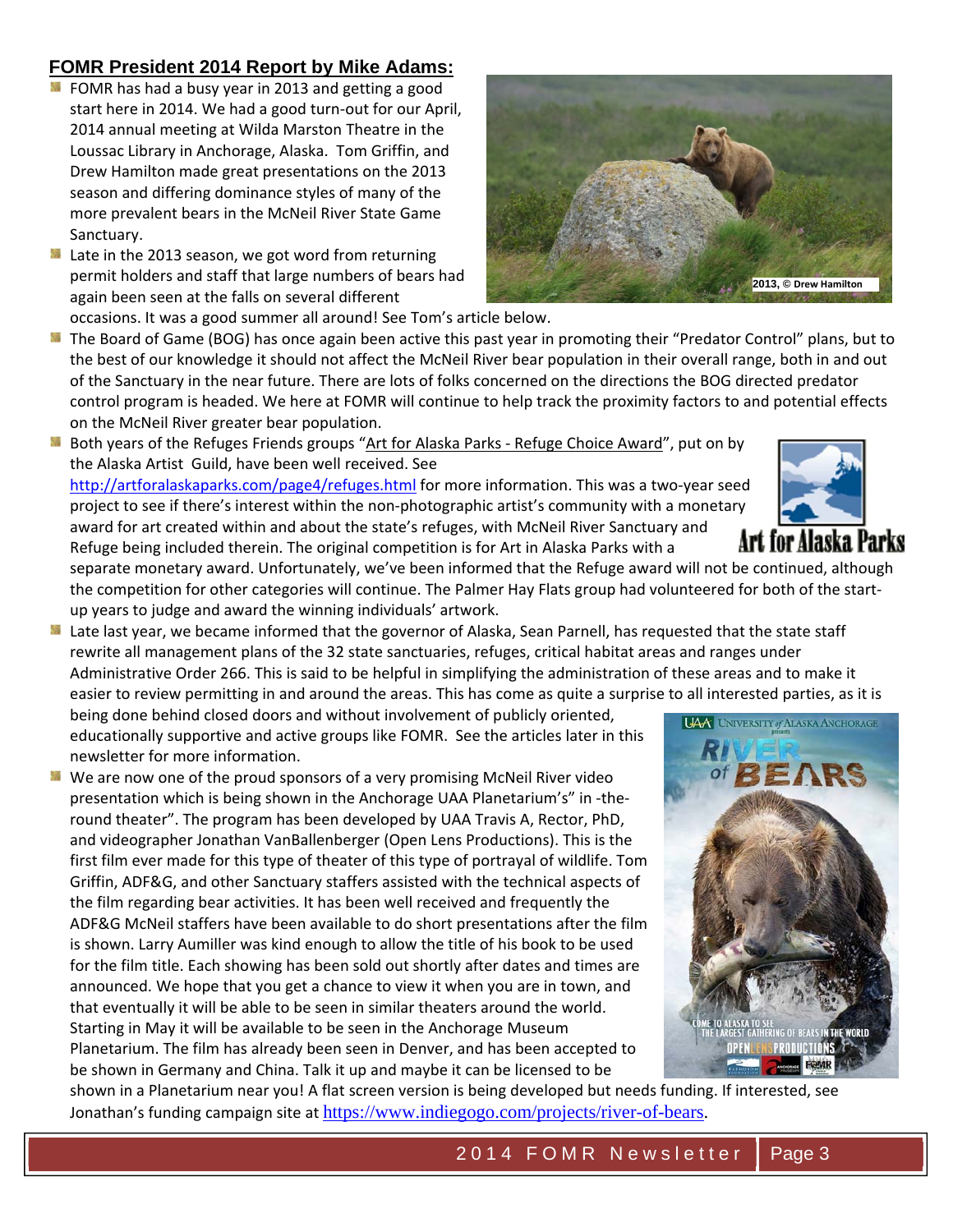# **Tom Griffin, Sanctuary Manager's Report to FOMR:**

We had a wonderful 2013 summer viewing season at McNeil River! We were lucky to have Drew Hamilton on staff for his fourth season. Drew brings so much to McNeil with all his years of experience. We were also very fortunate to have Robin Dublin on as a new staff member for the summer. Robin is excellent with people and a first‐class wildlife educator. We are sorry that she will not be joining us this upcoming summer, but we are so glad to have had her at McNeil for 2013. Thanks to Drew and Robin for all the hard work and the good fun! It was a truly exceptional team. We are currently in the process of hiring a third staff member for the upcoming season. And, as always, we had the invaluable support of Ed Weiss, the Statewide Lands and Refuge Manager, and Joe Meehan, Statewide Program Coordinator of the Lands and Refuge Program. McNeil is very fortunate to have this extended crew. Also notable in 2013 were some previous McNeil River staff members who came back to sub. Retired (and infamous) bear biologist John Hechtel provided his extensive knowledge and sense of humor, and Polly Hessing returned as one of the original staffers going back to the early 80's. Her expertise is legendary. Tony Carnahan took time from his busy research schedule to reprise his role as McNeil bear guide extraordinaire. Thanks to John, Polly and Tony.

Drew, Robin and I arrived at the sanctuary in late May to icebergs floating in the lagoon and a glacier (6 ft. wall of ice) in camp between the front cabin and the cook cabin. Imagine our surprise when we also found a small glacial lake inside of camp, engulfing a number of the tent sites. We were expecting to find snow after the May 17 snowstorm in Anchorage, but this exceeded our expectations. Regardless, we got to work with two talented carpenters, John Tuckey and Pete Robinson, to replace the ancient outhouses that had served camp for over 30 years. They built two new first‐class outhouses for visitors that look like they could be in Architectural Digest. Thanks so much to John and Pete for their excellent work! Many visitors complimented the comfort, style and panache of the new outhouses.

Pre‐season, before the visitors arrived, ice and snow covered a good part of the Mikfik flats area and some large frozen ice falls clung to the conglomerate walls. It was beautiful to see. We did a walk‐about in Mikfik and saw some amazing, large brown bear tracks in the snow. Then, the glacier in camp melted, the glacial lake dried up and it was time for the first visitors to arrive.

June is always a special month at the Sanctuary. We view bears at Mikfik Creek, which is a favorite for many people, including me. There were many unseasonably warm days this past June and we got sunburned enjoying extended days of sun! Mikfik is special because in addition to viewing, we enjoy the long days leading up to summer solstice. Visitors spent many wonderful days along the Mikfik Riffles watching bears chase salmon and graze on sedge grasses through the end of June. We had good days walking to the Upper Falls and spending time watching one or two bears wander, follow each other, and fish in the creek as we sat up on the grass. There were also many good viewing days at the Lower Mikfik Falls. Mikfik season is a favorite of mine because within one month of arriving at the MRSGS one can observe a huge awakening the in the Sanctuary. Everything starts blooming as spring winds down and summer is officially here. The flats go from brown mud to lush green sedges very quickly, flowers begin to emerge, wood frogs are croaking up a storm in the sauna pond and brown bears are making their way down from the mountains to the coast. Watching them arrive back on the flats, and seeing them graze on the new sedges, reminds me of what is dynamic and remarkable about observing the seasons change in the sanctuary.

July arrived and the weather remained incredible through mid‐month. It was warm and sunny for weeks. The bear viewing was excellent, with strong early numbers, and a high‐point in mid‐July of 57 bears in view at one time. This mid‐ July bear viewing is always a truly amazing occurrence and a memorable sight for the visitors, as well as for the staff. And with all the bears, we too often take for granted the many other species that are observed at the sanctuary over the summer, including birds, terrestrial mammals, and marine mammals. During the 2013 season, we observed many bird species, including the following: Wilson's Snipe, Golden-crowned Sparrow, Savannah Sparrow, Fox Sparrow, Wilson's Warbler, American Robin, Hermit Thrush, Tree Swallow, Common Redpoll, Glaucous‐winged Gull, Mew Gull, Brant, Green‐winged Teal, Common Raven, Red‐breasted Merganser, Greater Yellowlegs, Northern Pintail, Black‐billed Magpie, Northern Harrier and Bald Eagle. Less frequently seen birds were also observed, including an Arctic Tern, a Black Turnstone, Black Scoters, a Sandhill Crane, an Orange‐crowned Warbler, Tundra Swans, Bank Swallows, Short‐eared Owls, Double‐crested Cormorants, Peregrine Falcons, Gadwall and a Greater White‐fronted Goose. Willow Ptarmigan were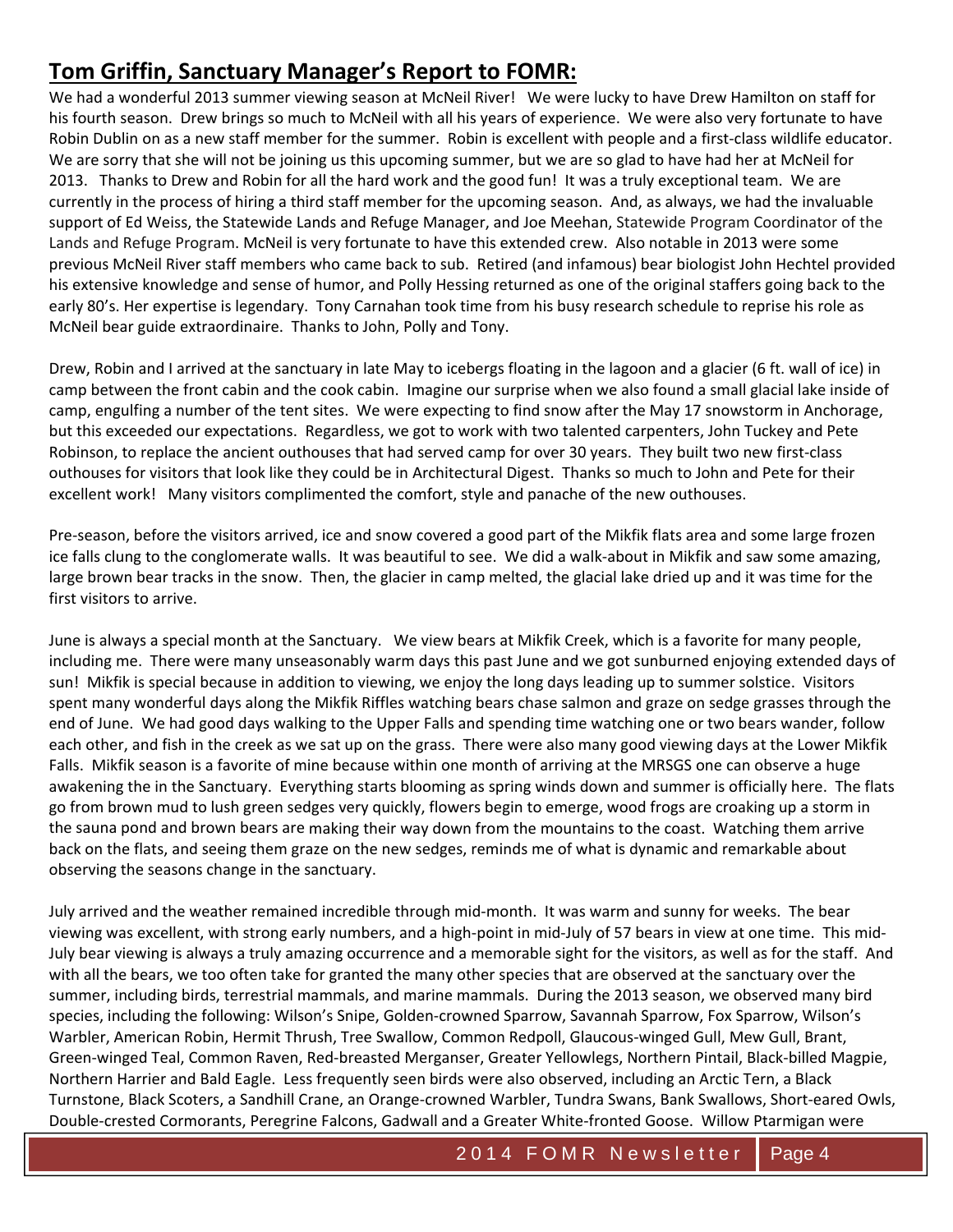again observed on the McNeil River trail, and Pigeon Guillemots and Harlequin Ducks were observed from McNeil Head. We were excited to see a single Osprey flying over the Mikfik Creek riffles area on May  $31<sup>st</sup>$ .

In addition to the bird species, there were several terrestrial and marine mammals observed at the Sanctuary, including a Gray Wolf in the lagoon in June. Also, a Hoary Marmot and a family of Red Fox with four kits were observed in and



around camp. Moose and a Beaver were observed in June from the Mikfik area and Pacific Harbor Seals were generally seen at high tide throughout the season in McNeil lagoon, McNeil Cove, and the lower tidal areas of McNeil River and Mikfik Creek. As always, there were a few courageous Arctic ground squirrels were observed near camp. All in all, 2013 was another memorable season for wildlife viewing at the sanctuary.

August 2013 provided the usual pleasant late‐summer days visitors have come to enjoy. We watch bears chase post‐ spawners (Chum and Pinks) down by Ender's Island in the lower river. This is always a bittersweet time of the year since we know that the summer is drawing to a close. The colors in the Sanctuary shift from a peak‐season verdant green to the yellows and browns of oncoming fall. Also, throughout the month of August, as the fish run wanes, bears start to disperse in search of other food sources. We can feel the end of the season approaching.

We look forward to the 2014 season at McNeil River State Game Sanctuary and to meeting all the visitors. Thanks to everyone behind the scenes for their hard work and dedication to MRSGS!

Cheers, Tom Griffin

## **McNeil Weather**

If you are interested in weather data available from an on-site weather station erected in 2012 (and still operational), here is the link to the NRCS Snotel McNeil River site where you can view and download weather data from the Snotel Site located at Mikfik Lake (just above base camp)."

http://www.wcc.nrcs.usda.gov/nwcc/site?sitenum=1191&state=ak

# **Visitors and Volunteers**

We can't survive without volunteers and we can always use some help. As mentioned above, we have two volunteers this year for the Spring, 2014, camp opening. We received notification just recently from F&G that they had finally secured funding for materials for a small robust crew to install partially submerged geo-grid pathway blocks in the sedge flats. We had to choose in a short period of time from a limited number of folks that had previously submitted their names for consideration, if a project presented itself. A short trial section had been installed previously and has held up well to the winter storms.

Perhaps you'd like to be considered to be a volunteer in opening camp in 2015, or helping us administratively or becoming a new Board member. If so, please contact us on our website comments page or on page two of this newsletter. There has to be projects needed in camp, in order for volunteers to be needed, so no guarantees until we hear in the spring from F&G if a need is there or not.

All of our Board of Directors and Officers are volunteers and many of us have been holding down positions for many years. We would like to encourage others to step forward to help us run this wonderful organization.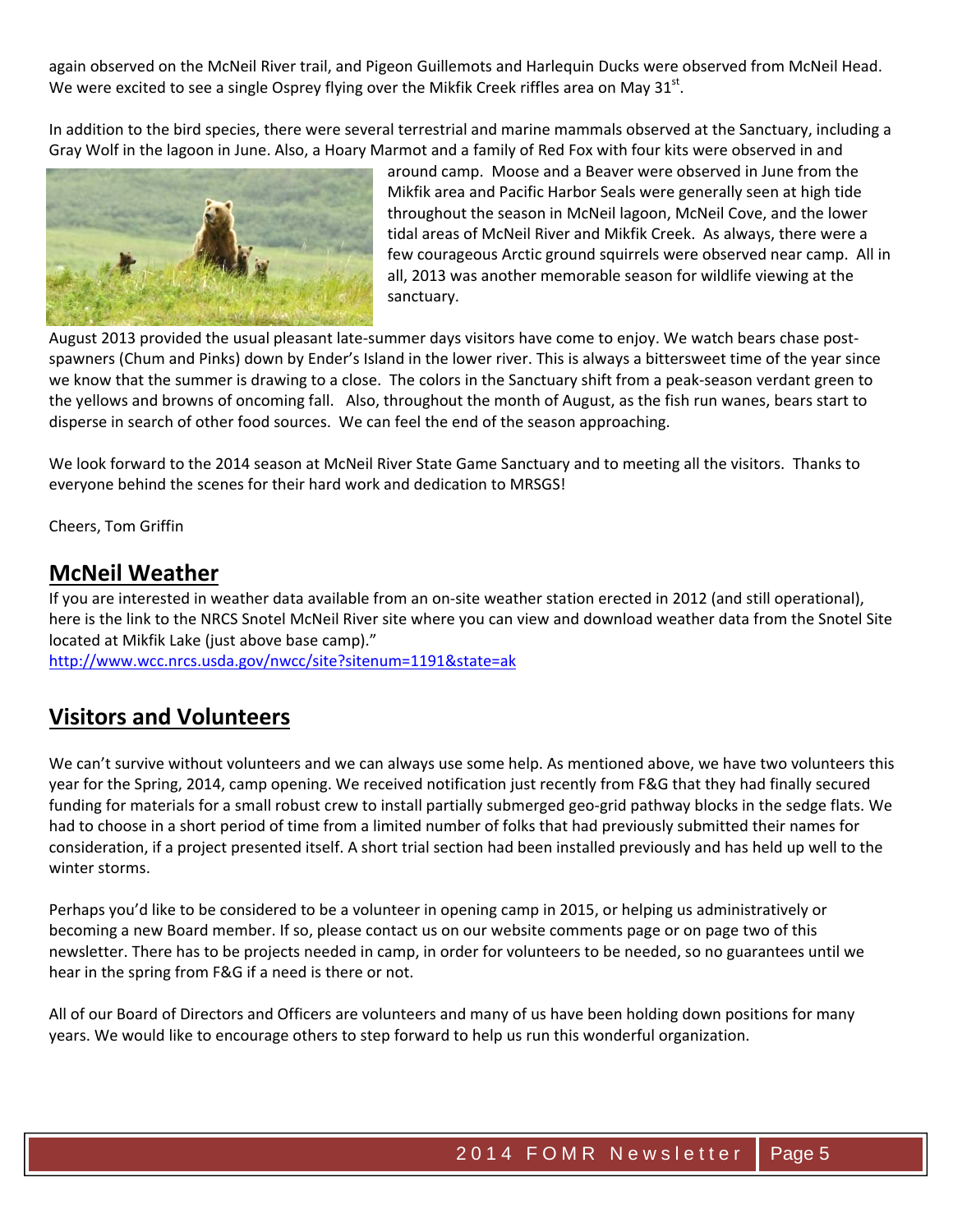### **Threats to McNeil River and other Alaskan Special Use Areas**: by Mike Adams, President of FOMR

Whether you're an Alaskan or not, and if you fish, hunt or otherwise recreate in this incredible state, you need to learn about what is going on right now behind closed doors. Please read this in its entirety to get a glimpse of the problem.

There is a reason Alaska has wildlife and fish habitat set aside and protected from intrusion by incompatible uses. The wildlife can't say......and the fish can't say....so, it's up to Alaskans and our friends around the world to become informed about this and have their say. It's the sort of thing that will change what you know to be true about our wildlife and fish, and your future access to them. If you read this and speak up, then we all can avoid unpleasant surprises later. It is Definitely the right thing to do to write all influential governmental and news‐oriented parties and express your outrage in the backhanded manner in which all our Special Areas are about to be changed.

As mentioned above in the President's Notes, McNeil is under fire!!! The Sanctuary that FOMR was established to protect could drastically be altered by the Administration that is supposed to help protect it. The McNeil management plan is currently being rewritten in the same fashion as was done last year for Dude Creek Critical Habitat Area, which had been established by the Legislature to protect the nesting area of sandhill cranes near Gustavus, Alaska. APRN published a very thoroughly researched article on the boondoggle method that the state chose for rewriting the management plan for that "Special Use Area". See http://www.alaskapublic.org/2013/10/25/the‐battle‐of‐dude‐creek/. It will allow permits for 4‐wheel trails and for low aircraft flights, along with pretty much any exploration that entrepreneurs might envision to occur in this preserve. Little to no local management capability will be in existence once it is enacted.

A similar action was occurring in the Alaska legislature earlier this year as HB77 under the guise of easing the permitting process. Both sets of activities are being done by the state to enhance the governor's stated policy that "Alaska is open for business and positioning itself for economic growth". Among many other aspects of this policy's impacts are the stated objectives to improve access for and allowance of mining, oil and gas exploration, along with reducing the management necessary for operating the 32 "Special Areas". Some review by the public will supposedly be allowed at the very end of the re‐write process (we're told), but by that time it will likely be too late to change anything. All future permit applications and decisions under these new rules will not be available for public scrutiny or comment. FOMR and many other "Friends" groups are actively discussing and preparing actions to begin the battle against this process. Unfortunately, McNeil River State Game Sanctuary and Refuge is one of the eight management plans being rewritten this year. A first round of these activities was conducted last year for the Dude Creek Critical Habitat Area, near Juneau.

McNeil is likely to be equally devastated as to how the changes will affect Dude Creek. We will soon have information on our website on what you and your friends can do to help battle this elusive and potentially deadly change that the state is trying to put through.

There's a lot of info being dug up on this whole rewrite issue, but it is difficult to get specifics, as it is being done behind closed doors and everyone with any knowledge of what is going on, is under a gag order from high administration. It doesn't sound very American to me.

What we do know is that McNeil River is one of eight Special Use Areas (32 total Alaskan Sanctuaries, Refuges, Ranges and Critical Habitat Areas) that are currently being rewritten this year. They all will likely be released for a very short public comment period after all changes are made to the plans, (probably during the Christmas holidays) and any corrections based on public comment are not likely to be incorporated under the mindset of the current administration.

Instead of re‐writing the plan for Round Island (Walrus) Sanctuary, they recently announced that that Sanctuary will be closed part way through this season (supposedly due to lack of funding to maintain the program) and will not be staffed or open next summer (2015). See the following Terry Johnson's Walrus Islands Compass piece: http://www.adn.com/2014/04/14/3421935/compass‐loss‐of‐camp‐at‐round.html?sp=/99/328/640/646/

This is all being done under an Administrative Order (AO266) issued by Gov. Sean Parnell. Randy Bates, head of Habitat Division is in charge. F&G & DNR are answerable to him. No employees are allowed to make public comments or statements or answer written questions, unless the response has been vetted by upper management. If even a conversation between F&G employees occurs at their office or outside the office, one of them is required to report the context and parties involved to upper management. If you followed any or all of the ruckus over HB77 this past winter,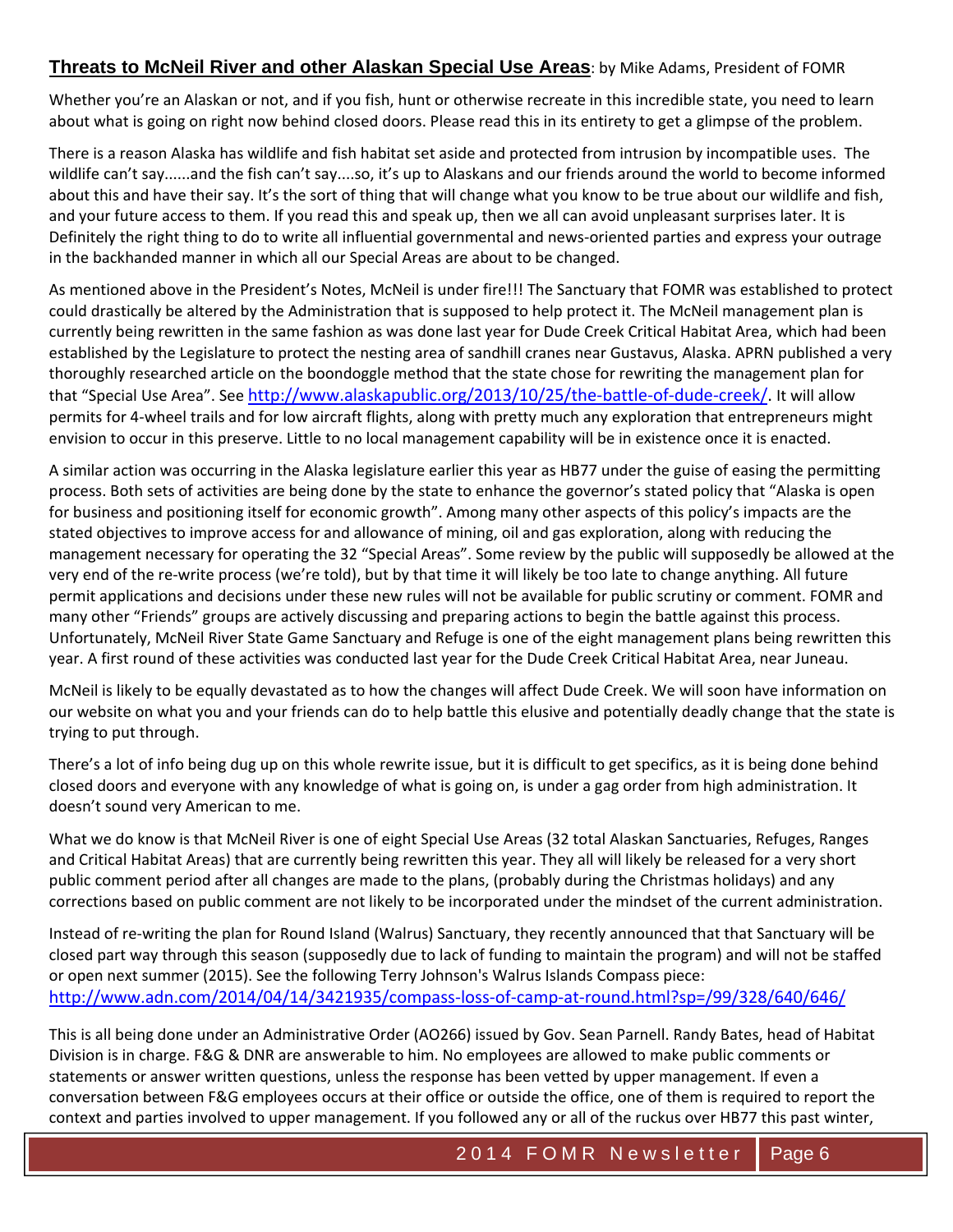which was thankfully and recently tabled (probably to reappear next fall), the verbiage changes to the management plans are almost identical to many of the very controversial portions of HB77.

Governor Parnell has stated that he wants the businesses of the world to know that Alaska is "Open for Business" and seeks to encourage all enterprises in working up here. AO266 is earmarked to reduce the difficulty in reviewing permits for working in and around the Special Use Areas. The Plans are being modified to eliminate all or nearly all existing restrictions that make it difficult to review permits. All permit apps will get reviewed by two top people, with no public notice that an app has been applied for, with no public review of the request or outcome of the app. No notice will be given to the public when apps are approved, and the only parties that can object are individuals that can prove that they are personally being harmed by the project being built or installed (essentially after the fact). No public interest groups will be allowed to comment or appeal, similar to HB77.

What we do not know are any specifics on how the McNeil Plan is being re-written. However, we do know that upper management likes the fact that McNeil makes money for them. They want it to make lots more money. This will most undoubtedly be to the detriment of the bears and their habitat. It can be surmised that this may lead to encouraging plans to expand operations, possibly including 4‐wheeler trails from potential grass or Mikfik Lake alternate landing sites, along with potentially allowing more people in camp and more people visiting the bears.

Rick Sinnott, retired wildlife biologist with Alaska Department of Fish & Game recently wrote a two part article recently for the Alaska Dispatch. He outlines much of what I've said above and more. It can be found at:

#### FIRST PART: http://www.alaskadispatch.com/article/20140423/fish-and-game-weakening-land-use-regulationsalaskas‐wildlife‐refuges‐sanctuaries; SECOND PART: http://www.alaskadispatch.com/article/20140424/will‐fish‐and‐game‐have‐any‐juice‐left‐ protect‐fish‐and‐wildlife‐alaska‐once

**ROUND ISLAND CLOSURE - A WAKE UP CALL,** by Didier Lindsey , a well‐known photographer and V.P. of FOMR: The recent decision to by the Alaska Department of Fish & Game to close Round Island State Game Sanctuary after this year should be a wake up call for all members of Friends of McNeil River as well as for everyday Alaskans. The Governors bill to change the oil taxes has had a ripple effect throughout Alaska in the budgetary process. With the state now running a billion dollar plus budget deficit, budget cuts are taking a bite out of many state programs. Round Island is one of those cuts and money seems to be the major reason. \$95,000 to be exact. That is the amount that fees do not cover for operations at Round Island. That is 1/5 of 1% of the current ADF&G operating budget. For that little amount the state is willing to turn its back on the oldest and first state game refuge, considered one of the finest places in the world to safely observe pacific walrus. A fledgling group is now on Facebook called Walrus Advocates of Round Island Sanctuary. The state seems to be taking a position that it will not defend wildlife resources that do not turn a profit.

That position presents a different threat to the McNeil River State Game Sanctuary and Refuge. This attitude ties in directly with the current management plan review going on behind closed doors concerning McNeil River. There are some people in high places that would like to see McNeil River turned into a cash cow. If this scenario is allowed to happen, we could expect major changes coming to the Sanctuary. In order for the state to turn a serious profit at McNeil, wholesale changes to the number of visitors, permit application processes and selection, and overall access to McNeil would have to happen. Those of us who have had the opportunity of visiting McNeil River know how special the experience is because of how it is managed. A push for profits will forever alter the experience future visitors and generations will have when visiting and interacting with the bears. Not to mention how the bears will react to increased numbers of people, noise, and disturbances. After all, protection of the species is the reason these refuges and critical habitat areas were formed, so expect that to change as well. From my/our point of view the Administrative Order 266 (AO266) issued by our governor, which directs Habitat to review, change, or just plain cut and gut the state's obligation to its sanctuaries, refuges, ranges and critical habitat areas, is bad for McNeil River and bad for the state of Alaska. Now is the time to contact the Department of Fish & Game, the Habitat Division, the Governor's office and your local legislator. If we don't stand up and fight for McNeil River and the other 31 state special use areas, the current position stated by our current Alaskan Governor, Sean Parnell, of being "open for business" everywhere will significantly change the landscape of management of the state's public lands.